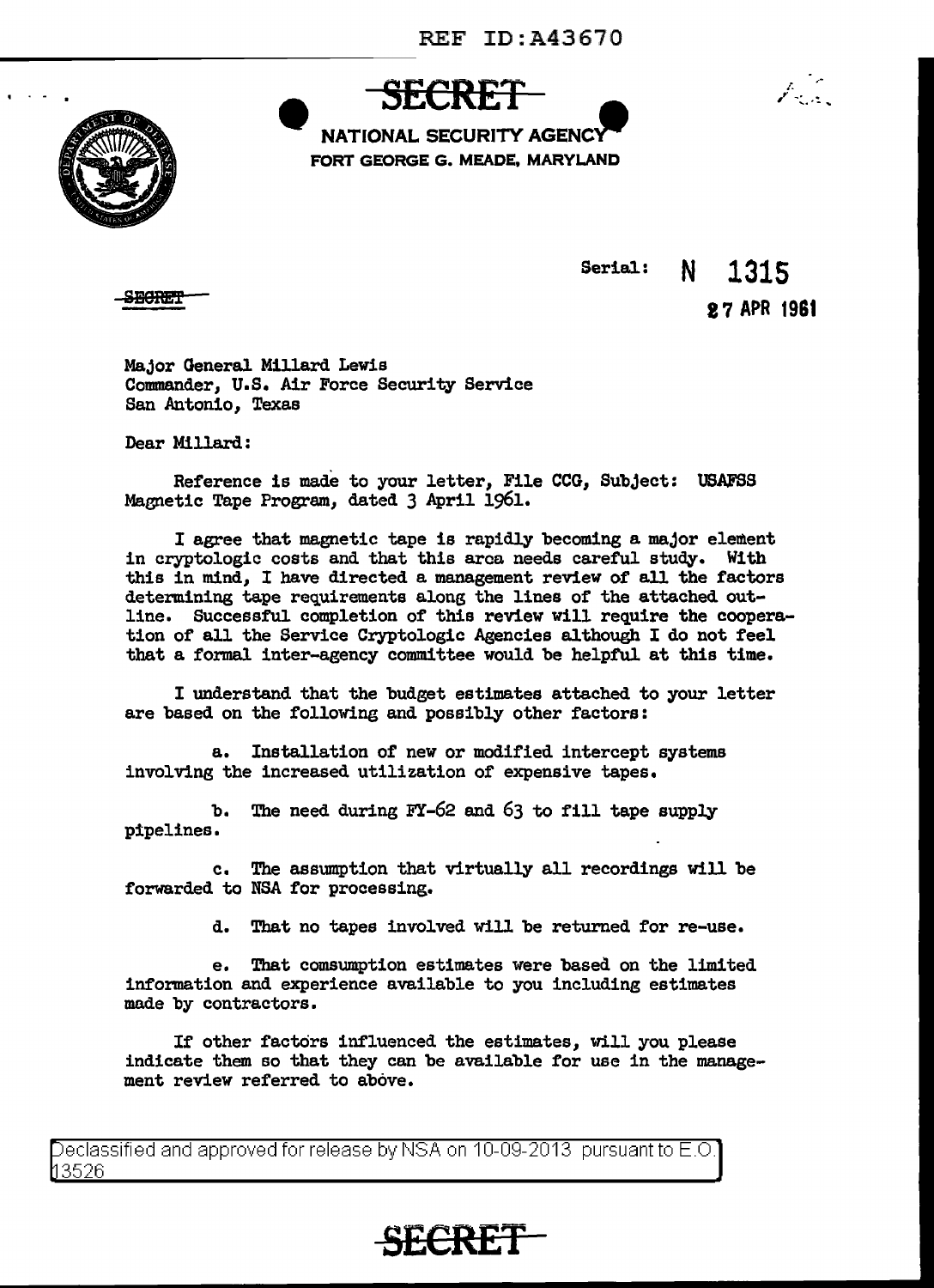REF ID: A43670

# **SBORET** Serial: **N** 1315

Everything possible will be done to minimize the number of tapes which must be forwarded to NSA for permanent retention. We assure you that we are taking a "hard look" at the entire problem as you suggest.

<u>RUKEL</u>

Sincerely,  $\boldsymbol{\mathcal{F}}$ L. H. fifdH'

Vice Admiral, USN **Director** 

Incl: a/s

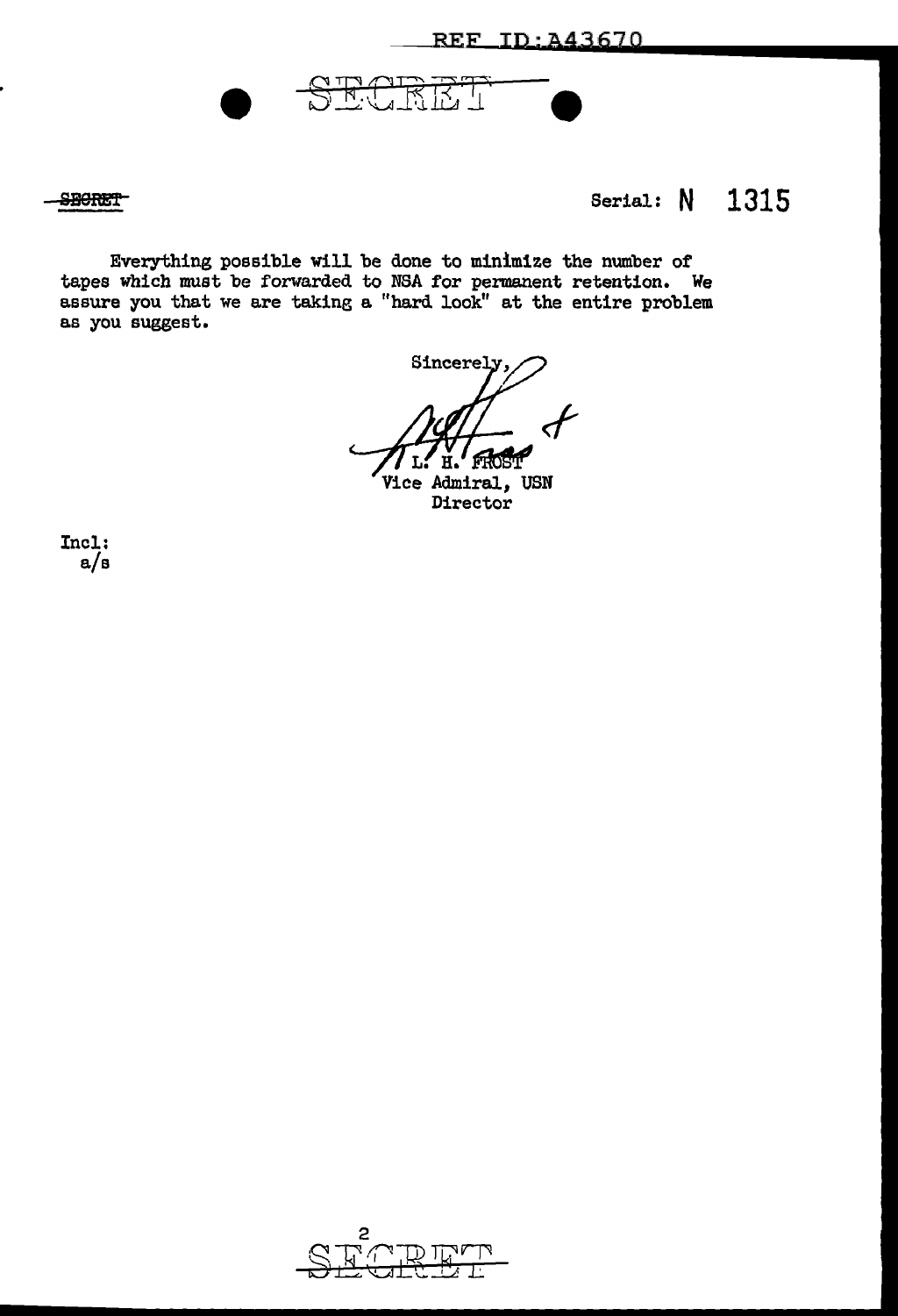

# Magnetic Tape Budgetary Requirements and Pipeline Problems

(Project Outline)

### A. Problem:

The rapid development of collection techniques and hardware using some form of magnetic tape as a recording medium have made it essential to reevaluate the budgetary, logistic, and technical requirements and trends in this area. It is necessary to work out continuing procedures to keep abreast of' this problem as it develops as well as to deal with the current situation.

## B. Present Status:

1. A great deal of work has been done on some of the specific areas listed below (par D.) even though fully satisfactory answers have not been found or have not been accepted and implemented. For example, adequate data on current receipts, releases, and inventories is available "across the board" rather than in the fragmentary form which existed previously.

2. Analytic Offices with the assistance of MPRO and  $R/D$ , are making progress in developing machine programs and procedures which Will make it possible to process and erase many tapes now in storage. They have also developed estimates of future tape consumption.

3. COSA and  $R/D$  have done a great deal of work in developing equipment, procedures and standards which will improve quality control on both new tape and used tape being returned to the pipeline.

4. Progress has been made in developing more efficient recording methods to increase the quantity of intercept which can be put on a tape. Unfortunately, from a budgetary standpoint, increases in storage capacity mey be achieved only by adopting much more expensive tape (higher quality, wider, etc.,) new and more expensive equipment, and expenditure of considerable machine tine and manpower.

5. A good deal of effort has been spent on tape standardization which is closely related to the more general problem of equipment standardization, but it is not clear how much actual progress has been made as yet.

6. Extended planning was done in an effort to centralize tape procurement in the interest of better quality control, economy in tape procurement, etc., but these efforts have not been successful.

### c. Method of Attack:

1. Determine and/or compile data already available in KSA on the above areas, and what information is needed from the Cryptologic Services or other sources.

2. Obtain necessary information on tape problems from the Cryptologic Agencies.



Incl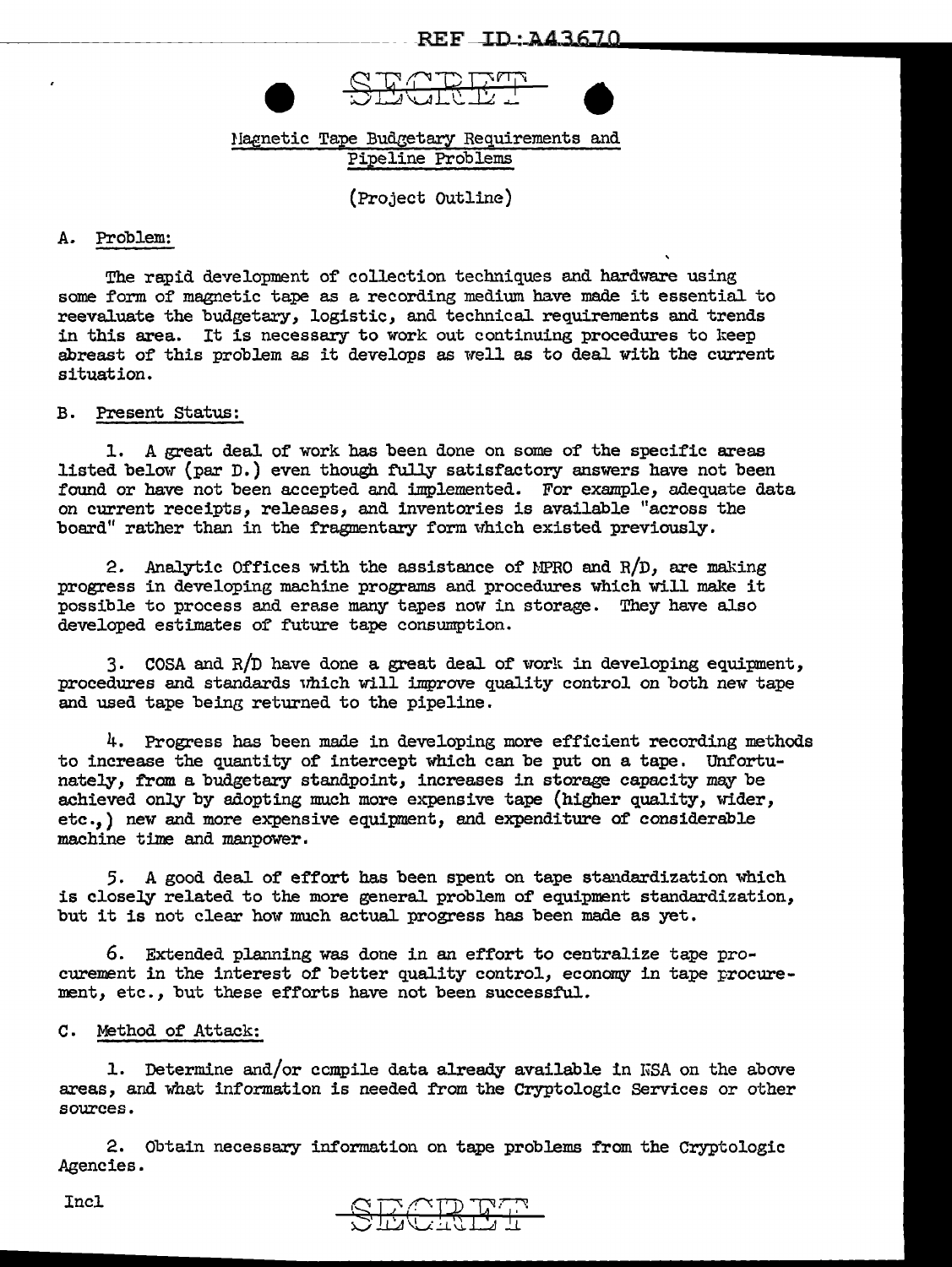

e such that the Cryptologic Services better methods for estimating<br>3. Work out with the Cryptologic Services better methods for estimating tape requirements to be used in budgeting for tape.

4. Determine whether tape costs can be reduced through a greater degree of standardization in tape specifications or through changes in procurement procedures .

#### D. Areas of Investigation

• J

1. Present tape usage by type of tape (Federal Stock Number, Size and other specifications):

a. Tape receipts by Service,

b. Tapes returned to Services for reuse,

c. Tapes rejected as unsuitable for reuse,

- d. Tapes retained by MSA,
- e. Tape retention policy.

2. Future collection programs for  $FY-62$  through  $FY-66$  using magnetic tape.

a. Effect of expected changes in intercept capabilities and assignments for systems now in being on tape consumption.

b. Planning and programming for installation of intercept systems now under development or testing and their probable effect on tape requirements.

3. Present and planned flow of magnetic tape through "lipeline" from source to intercept station to processing center, etc., with estimated volumes of tape at each stage of the system.

4. Expected tape processing capabilities and retention policies.

5. Technical requirements governing tape specifications, quality controls, reuse of tapes, etc.

6. Tape procurement and costs.

7. Methods of estimating budgetary requirements for tape procurement.

8. The effect of unprogrammed requirements resulting from:

a. New signals,

b. Unpredictable expansions in target activity, and

c. Breakdowns in normal tape supply.

9. Tape storage problems and practices with particular emphasis on the effects of storage conditions on tape life and reuse.